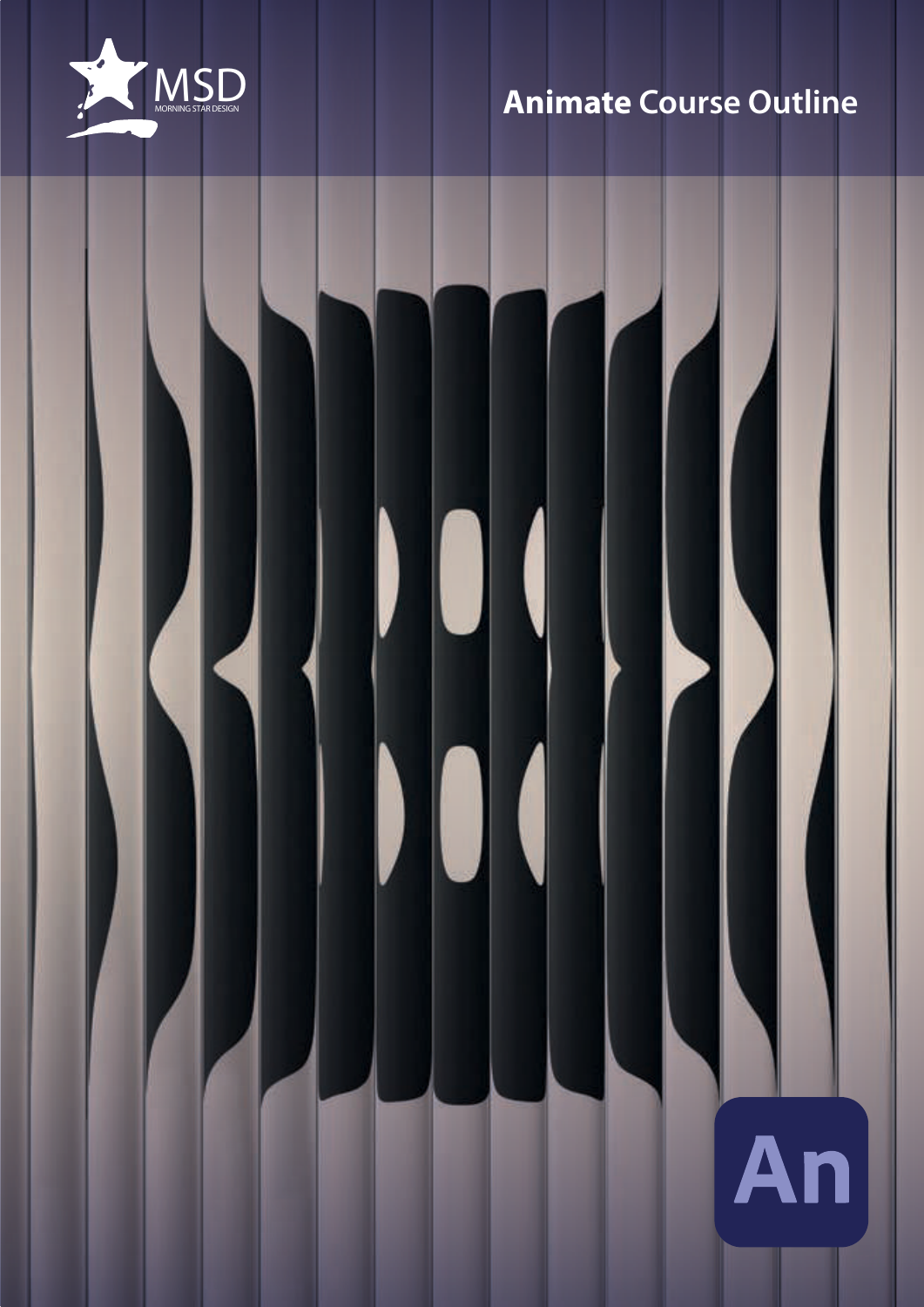

t: 011 782 4297 f: 086 511 3343 109 3rd street, linden, 2195 po box 44007, linden, 2104 e: msd@imsd.co.za w: imsd.co.za



#### Duration: 3 Days

Related Courses:

Photoshop for Web, Javascript. Actionscript, Dreamweaver

Course Overview and Objectives

This Animate CC course is part of the Adobe authorized training series for graphics and publishing software developed by product experts. Lessons are designed so you can learn at your own pace.

If you're new to Animate, you'll learn the fundamental concepts and features you'll need to use the software. The courseware also covers many advanced features, including tips and techniques for using the latest version of this application.

Each lesson concludes with formative and summative assessments reinforcing what you've learnt.

Pre - requisites:

You should have working knowledge of your computer and Its operating system

# Animate Course Outline

#### Getting Acquainted

- Starting Adobe Animate CC and opening a file
- Understanding document types and creating a new document
- Getting to know the workspace
- Working with the Library panel
- Understanding the Timeline panel
- Organizing layers in a timeline
- Using the Properties panel
- Using the Tools panel
- Adding layer effects
- Undoing steps in Animate
- Previewing your movie
- Modifving the content and Stage
- Saving your movie

#### Creating Graphics and Text

- Understanding strokes and fills
- Creating shapes
- **Making selections**
- Editing shapes
- Using gradient fills
- Using variable-width strokes
- Using swatches and tagged swatches
- Creating curves
- Being expressive with the Paint Brush tool
- Creating and editing text
- Aligning and distributing objects
- About symbols
- Creating symbols
- Managing symbol instances
- Applying filters for special effects
- Converting and exporting art

#### Animating Symbols

- About animation
- Understanding the project file
- Animating position
- Changing the pacing and timing
- Animating transparency
- Animating filters
- Animating transformations
- Changing the path of the motion
- Swapping tween targets
- Creating nested animations
- **Easing**
- Frame-by-frame animation
- Animating 3D motion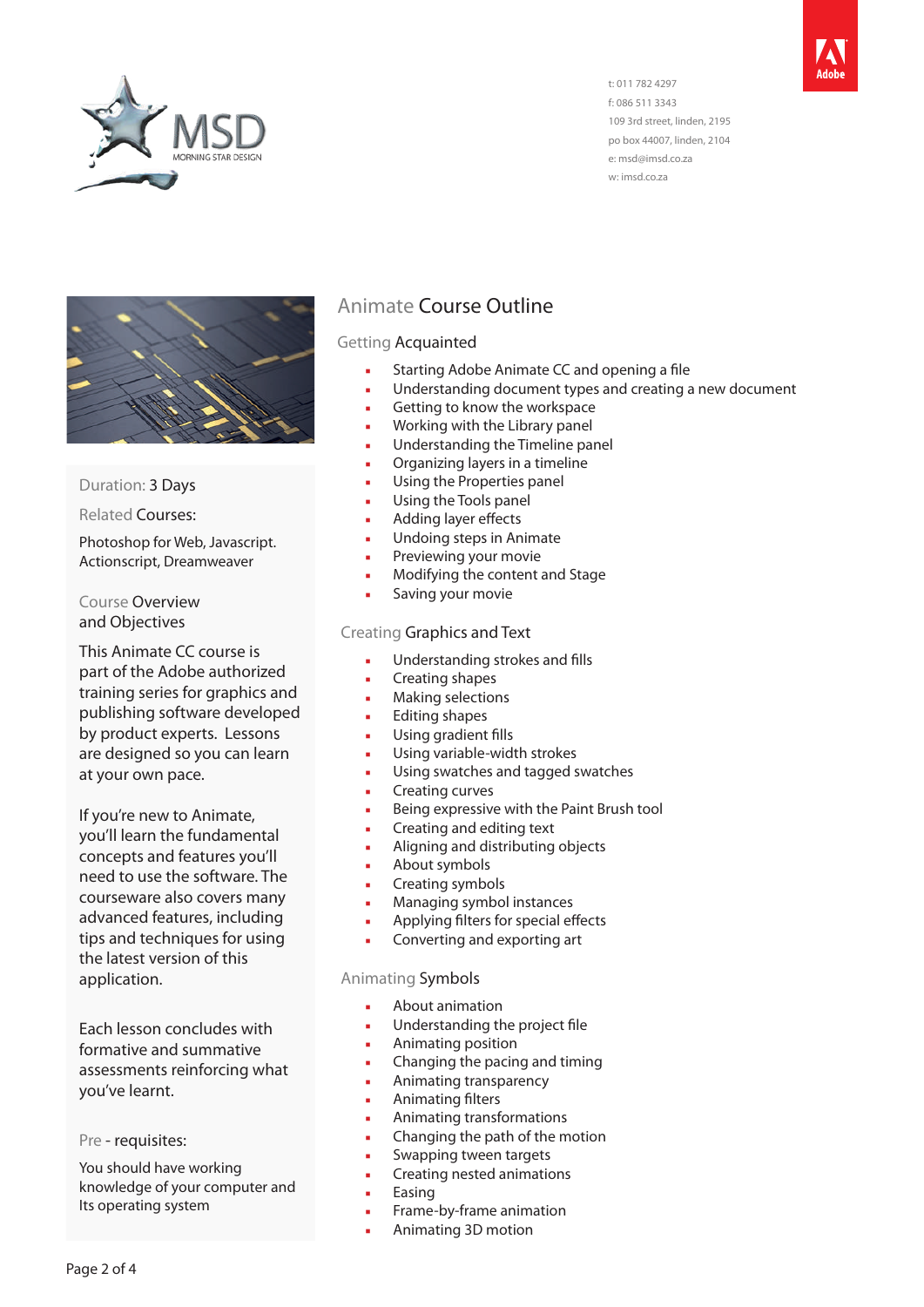

t: 011 782 4297 f: 086 511 3343 109 3rd street, linden, 2195 po box 44007, linden, 2104 e: msd@imsd.co.za w: imsd.co.za



#### Get your game on.

Create interactive web and mobile content for games and ads using powerful illustrations and animation tools.



#### Create interactive characters.

Draw more expressive characters with Adobe Fresco live brushes that blend and bloom just like the real thing. Make your characters blink, talk, and walk with simple frame-by-frame animation.



# Publish to any platform.

Reach your audience on desktop, mobile, and TV by exporting to multiple platforms, including HTML5 Canvas, WebGL, Flash/ Adobe AIR, and custom platforms

#### Advanced Motion Tweening

- About the Motion Editor
- Understanding the project file
- Adding motion tweens
- Editing property curves
- Viewing options for the Motion Editor
- Copying and pasting curves
- Adding complex eases

#### Character Animation

- Layer parenting
- Using classic tweens
- Making and animating deformations
- Graphic symbols for lip-syncing dialogue

#### Controlling the Camera

- Animating camera moves
- Using the camera
- Attaching layers to the camera for fixed graphics

#### Animating Shapes and Using Masks

- Animating shapes
- Understanding the project file
- Creating a shape tween
- Changing the pace
- Adding more shape tweens
- Creating a looping animation
- Using shape hints
- Previewing animations with onion skinning
- Animating colour
- Creating and using masks
- Animating the mask and masked layers
- Easing a shape tween

#### Creating Interactive Navigation

- About interactive movies
- ActionScript and JavaScript
- Creating buttons
- Preparing the timeline
- Creating destination keyframes
- Navigating the Actions panel
- Add JavaScript interactivity with the Actions Panel Wizard
- Creating a Home button
- Playing animation at the destination
- Animated buttons